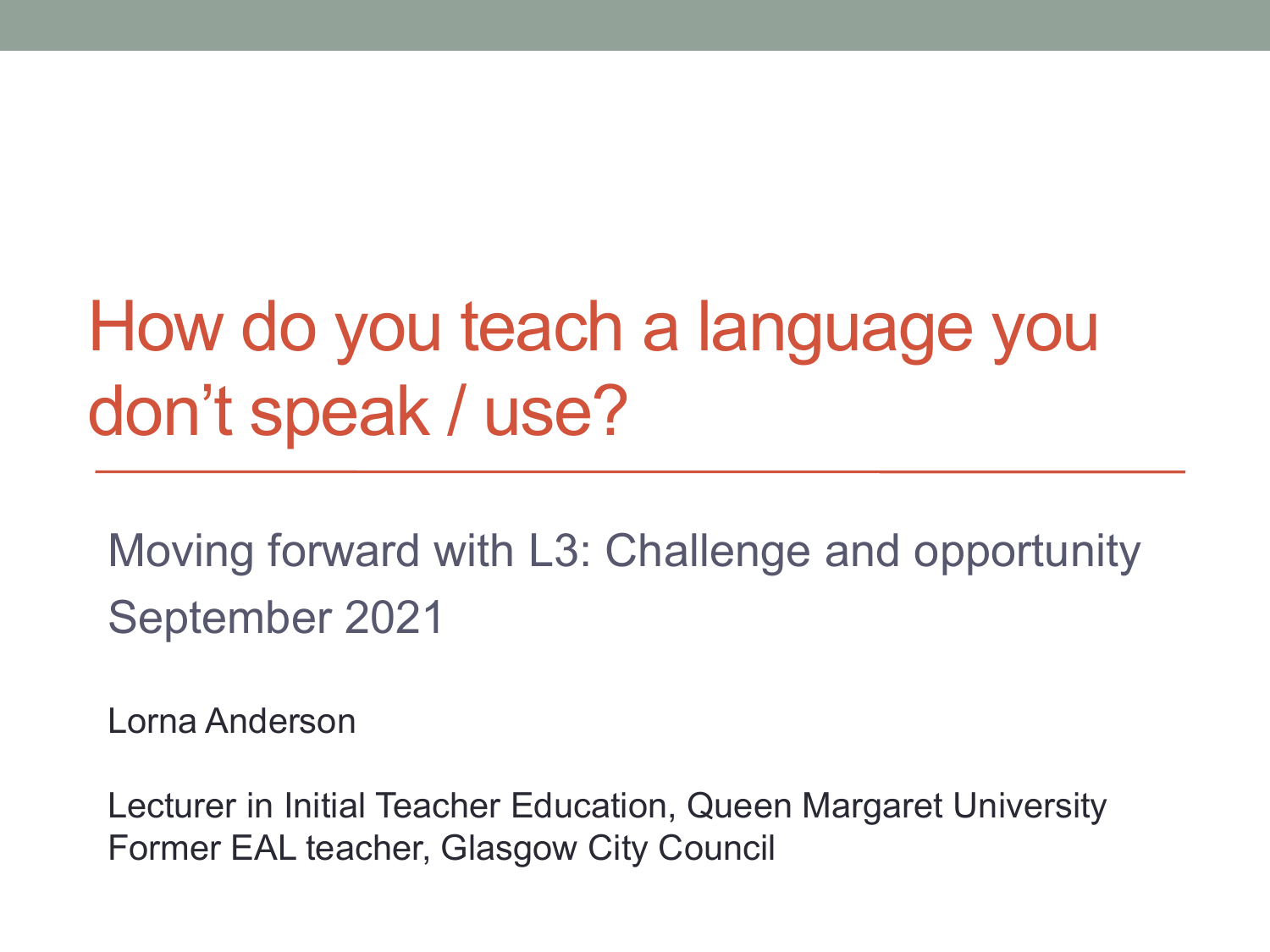## **Context**

- The flexibility of the L3 space opens up possibilities...
- Additional languages tend to fall under the banner of socalled 'crucial' (Stewart, 2007) or 'prestige' (Jessner, 2008) languages and are linked to capacity to deliver.
- 93% of Glasgow teachers are White Scottish / British (90% across Scotland) – although no data on languages spoken by them, monolingual language use is a valid supposition (Smyth, 2013)
- …how can you teach languages you don't speak or use?
- **What about local languages?**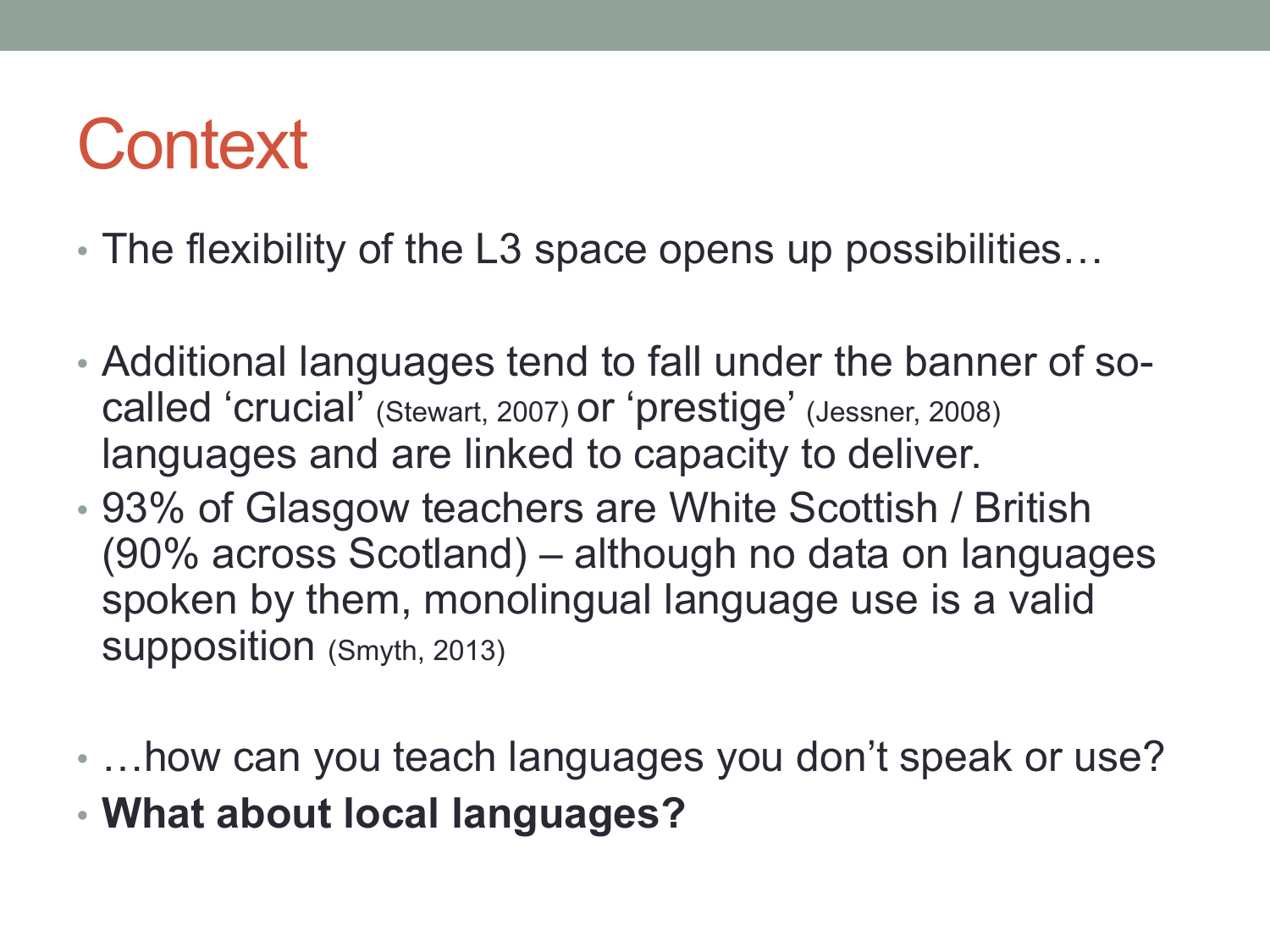# GCC L3 pilot

- 24% of GCC pupils speak languages other than English at home
- 133 languages other than English spoken by Glasgow pupils
- Wealth of 'funds of knowledge' (Moll et al, 1992; Gonzalez, Moll and Amanti, 2005) in local communities.
- L3 a space to draw on these resources?

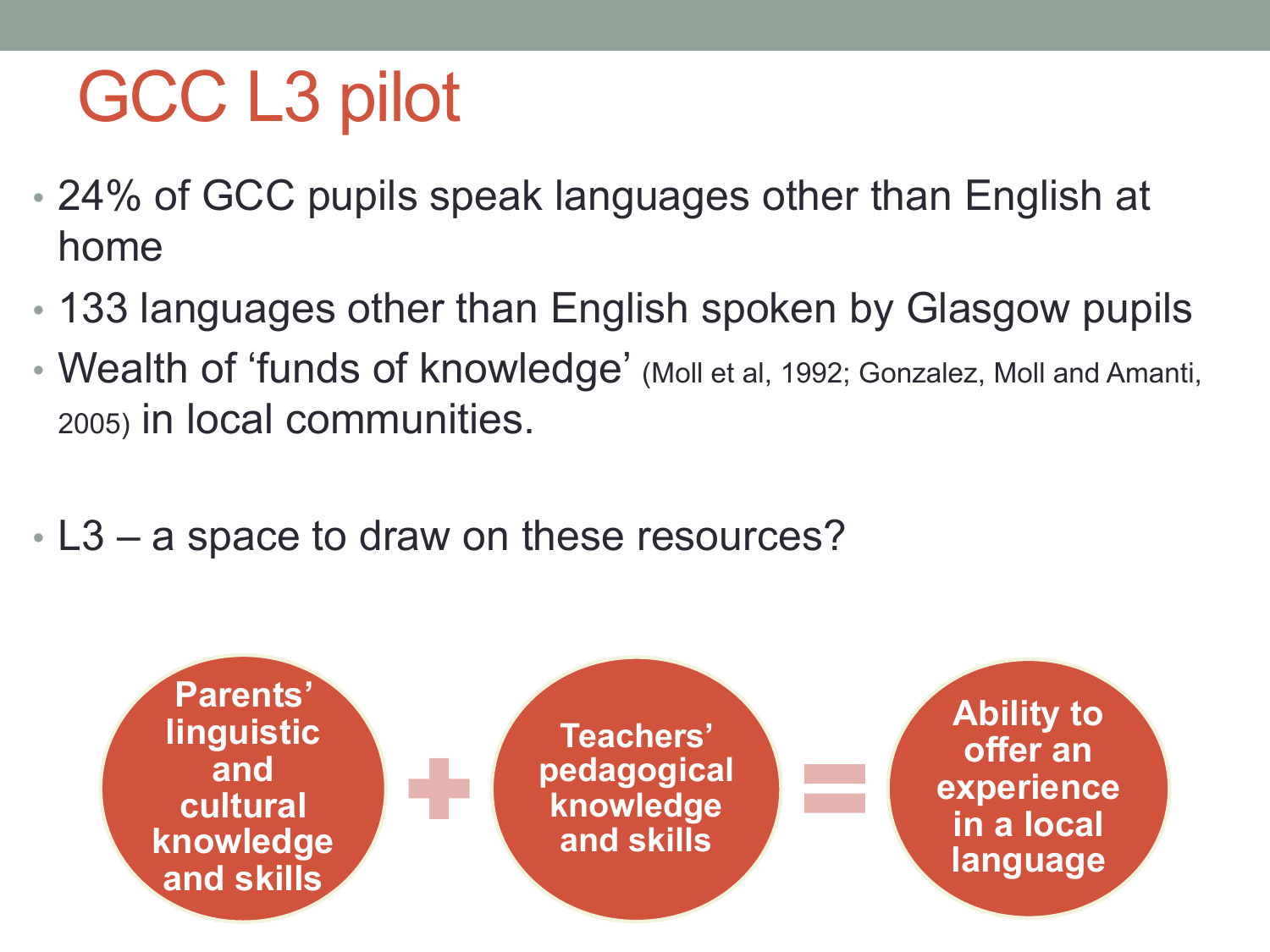# GCC L3 pilot

- 4 primary schools bilingual parent worked in partnership with a teacher to deliver a local language  $as$  an  $\overline{13}$ .
- Case study of pilot for doctoral thesis (forthcoming)
- Working party of teachers established to develop a model for parent partnership.
- Meeting criteria for 1+2 L3 experience
	- 8 week block
	- 30 minutes joint planning, 30 minute lessons
	- Small groups of children as a pilot
	- GCC planner matched to L3 criteria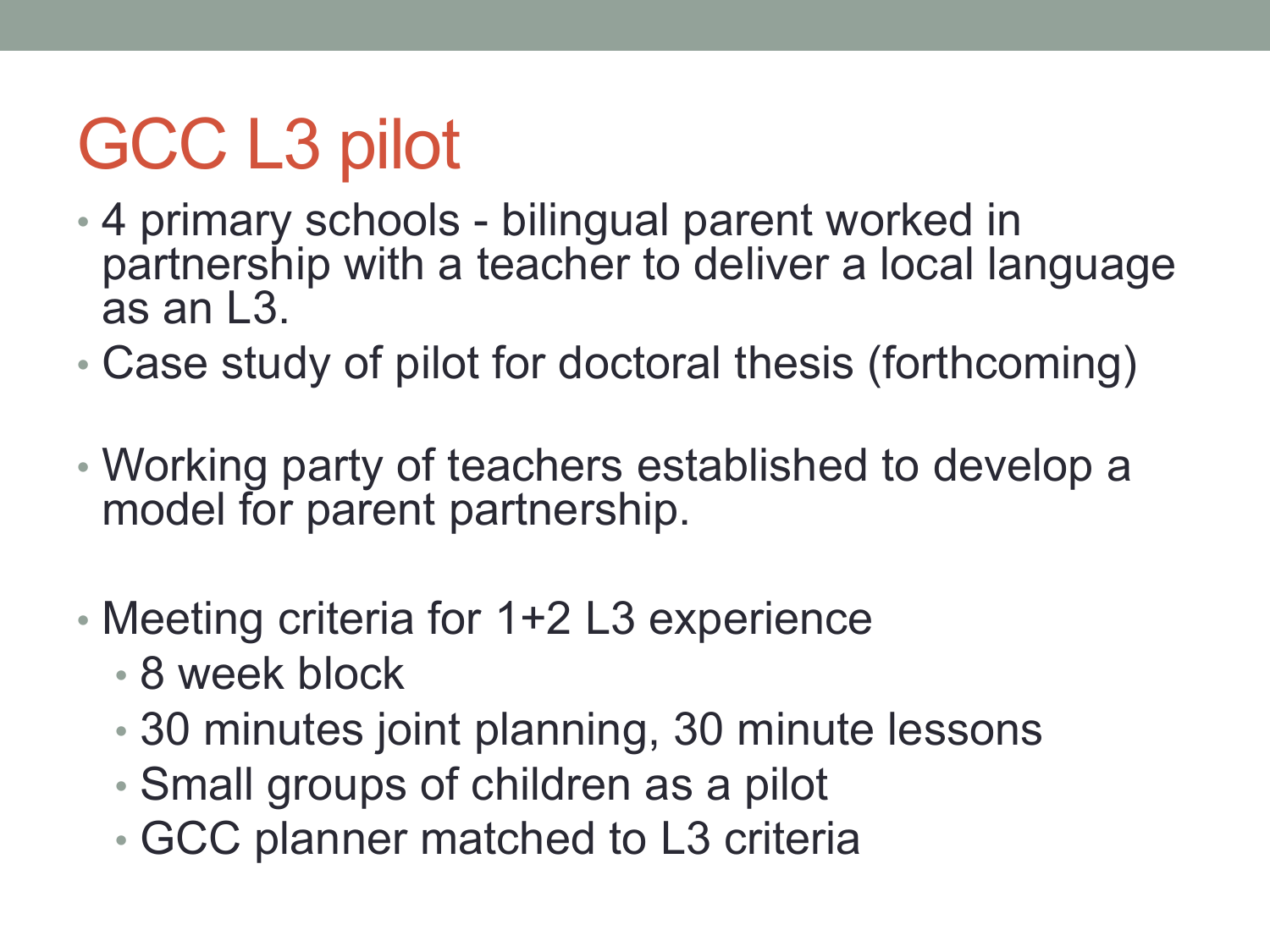### When you create the space.

Some findings of the research…

Clear engagement of children. Teachers observed differences in how L3 was received compared to L2.

*All* children developing emerging intercultural competence and plurilingual identities

Access to authentic artefacts and cultural / linguistic knowledge (language, jewellery, clothing, food, daily lives…)

English colors verden green purple 1 blue oint  $W_1$ ola+ $\blacksquare$  Yosa Spanish Colour Slovalcia Colors  $q$ / $\zeta$ volta ja Navanjal Cerveral Orangoval verde  $zeleva$  $azul$ fialova Modral morad VOSOL  $Vu20Vq$ 

Meaningful and purposeful opportunities to use language learned (with parents in class and **out in the community**).

Home-school relationships strengthened.

> Teachers learning alongside children (no one but the parents spoke the language!)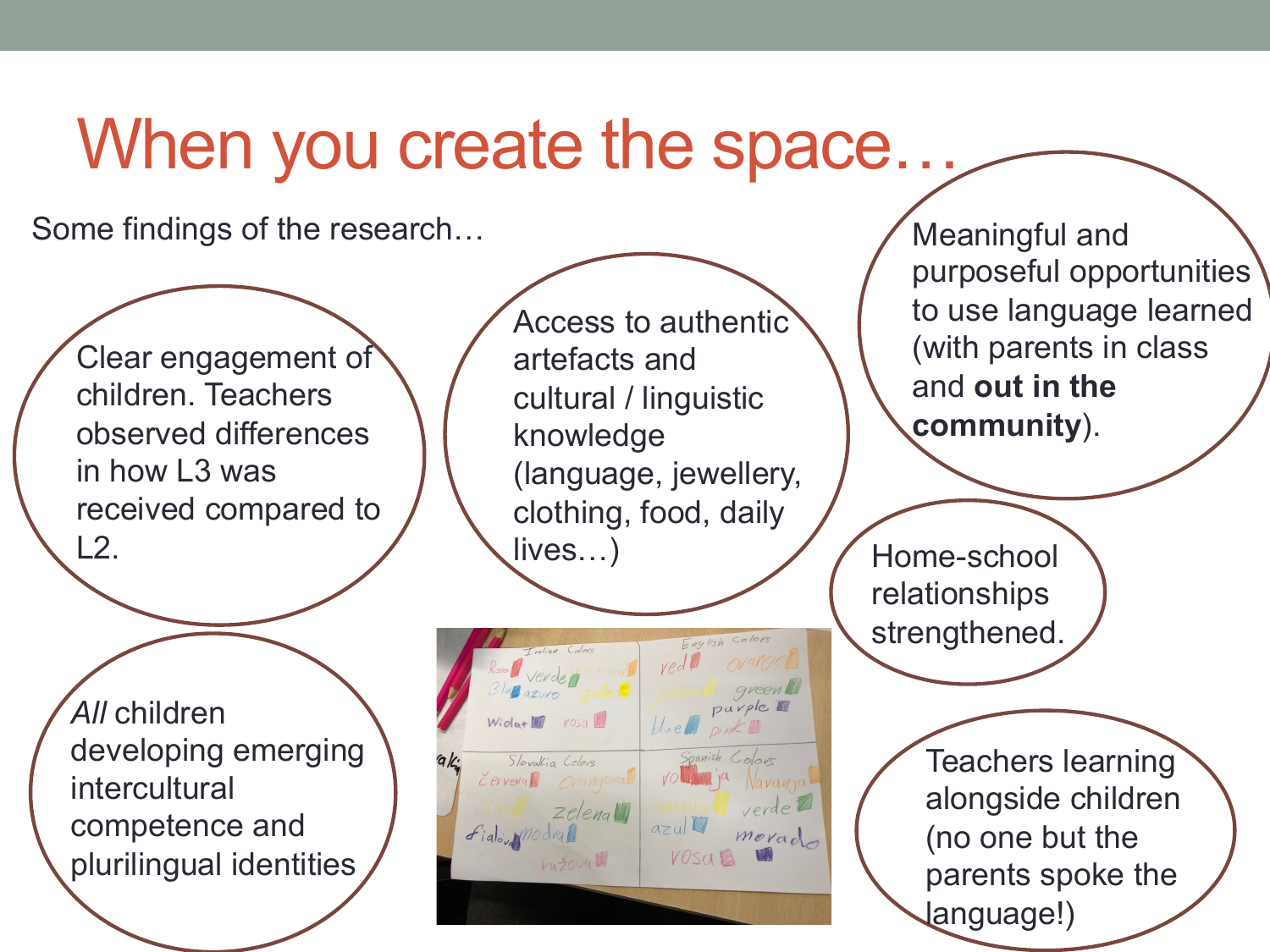## What did we do?

- Parents shared aspects of their lives and culture (bringing in dress, jewellery, photographs, food, songs, stories of their lives…).
- Teachers learned with the children!
- Parents directed cooking and making with children.
- Parents provided the language; teachers then developed the lessons with them using their knowledge of pedagogy.
- Visited places in the local community for opportunities to use language learned – the local shop, the mosque…